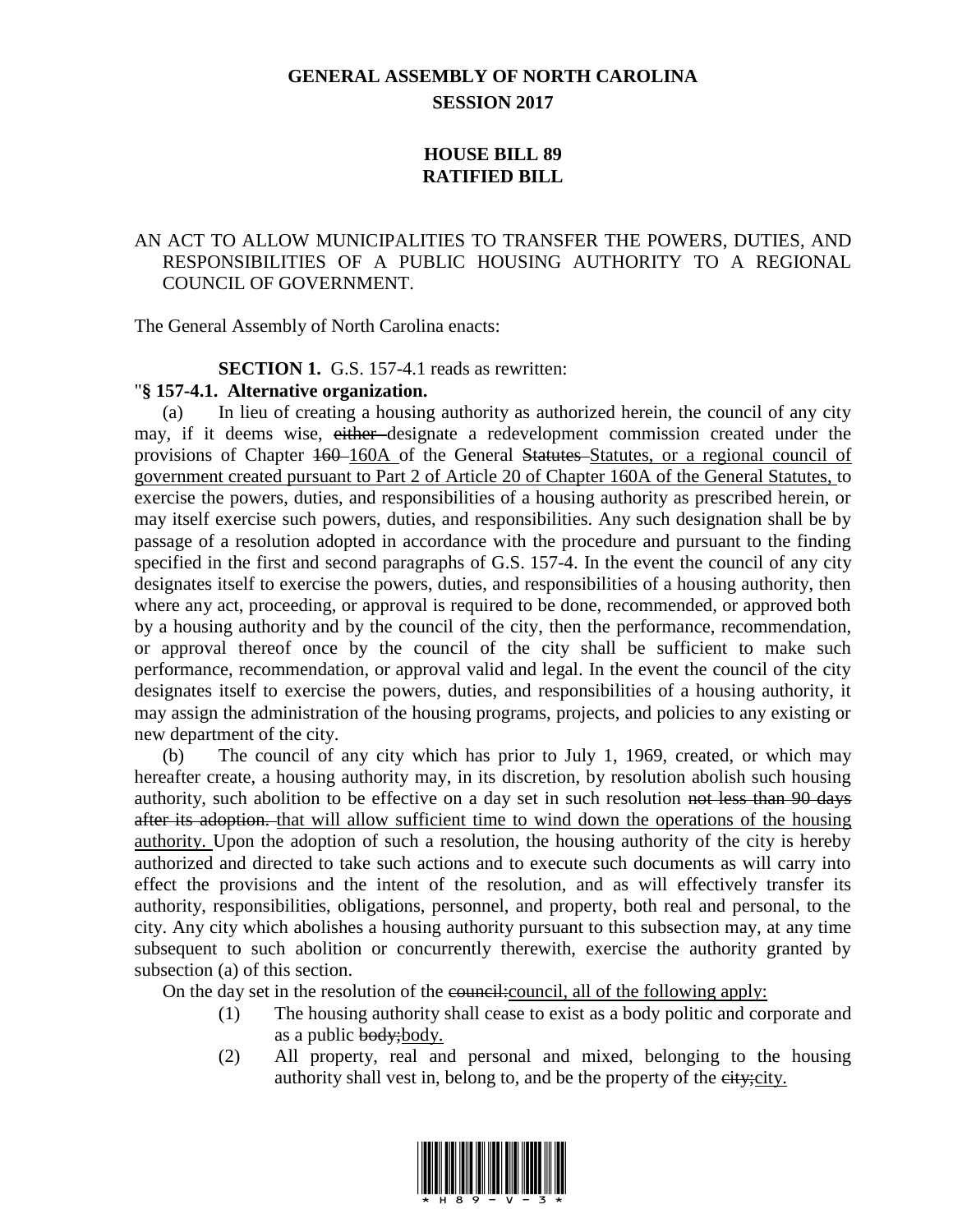- (3) All judgments, liens, rights of liens, and causes of action of any nature in favor of the housing authority shall remain, vest in, and inure to the benefit of the eity; city.
- (4) All rentals, taxes, assessments, and any other funds, charges or fees, owing to the housing authority shall be owed to and collected by the city;city.
- (5) Any actions, suits, and proceedings, pending against, or having been instituted by the housing authority shall not be abated by such abolition, but all such actions, suits, and proceedings shall be continued and completed in the same manner as if abolition had not occurred, and the city shall be a party to all such actions, suits, and proceedings in the place and stead if the housing authority and shall pay or cause to be paid any judgments rendered against the housing authority in any such actions, suits, or proceedings, and no new process need be served in any such action, suit, or proceeding; proceeding.
- (6) All obligations of the housing authority, including outstanding indebtedness, shall be assumed by the city, and all such obligations and outstanding indebtedness shall be constituted obligations and indebtedness of the eity; city.
- (7) All ordinances, rules, regulations and policies of the housing authority shall continue in full force and effect until repealed or amended by the council of the city.

(c) Where the governing body of any municipality has in its discretion, by resolution abolished a housing authority, pursuant to subsection (b) above, of this section, the governing body of such municipality may, at any time subsequent to the passage of a resolution abolishing a housing authority, or concurrently therewith, by the passage of a resolution adopted in accordance with the procedures and pursuant to the finding specified in G.S. 157-4.1, designate an existing redevelopment commission created pursuant to Article 37 of Chapter 160 Article 22 of Chapter 160A of the General Statutes, or a regional council of government created pursuant to Part 2 of Article 20 of Chapter 160A of the General Statutes, to exercise the powers, duties, and responsibilities of a housing authority. Where the governing body of any municipality designates, pursuant to this subsection, an existing redevelopment commission ereated pursuant to Article 37 of Chapter 160 of the General Statutes or a regional council of government to exercise the powers, duties, and responsibilities of a housing authority, on the day set in the resolution of the governing body passed pursuant to subsection (b) of this section, or pursuant to subsection (c) of this section:section, all of the following apply:

- (1) The housing authority shall cease to exist as a body politic and corporate and as a public body; body.
- (2) All property, real and personal and mixed, belonging to the housing authority or to the municipality as hereinabove provided in subsections (a) or (b), shall vest in, belong to, and be the property of the existing redevelopment commission of the municipality; or regional council of government.
- (3) All judgments, liens, rights of liens, and causes of action of any nature in favor of the housing authority or in favor of the municipality as hereinabove provided in subsections (a) or (b), shall remain, vest in, and inure to the benefit of the existing redevelopment commission of the municipality;or regional council of government.
- (4) All rentals, taxes, assessments, and any other funds, charges, or fees owing to the housing authority or owing to the municipality as hereinabove provided in subsections (a) or (b), shall be owed to and collected by the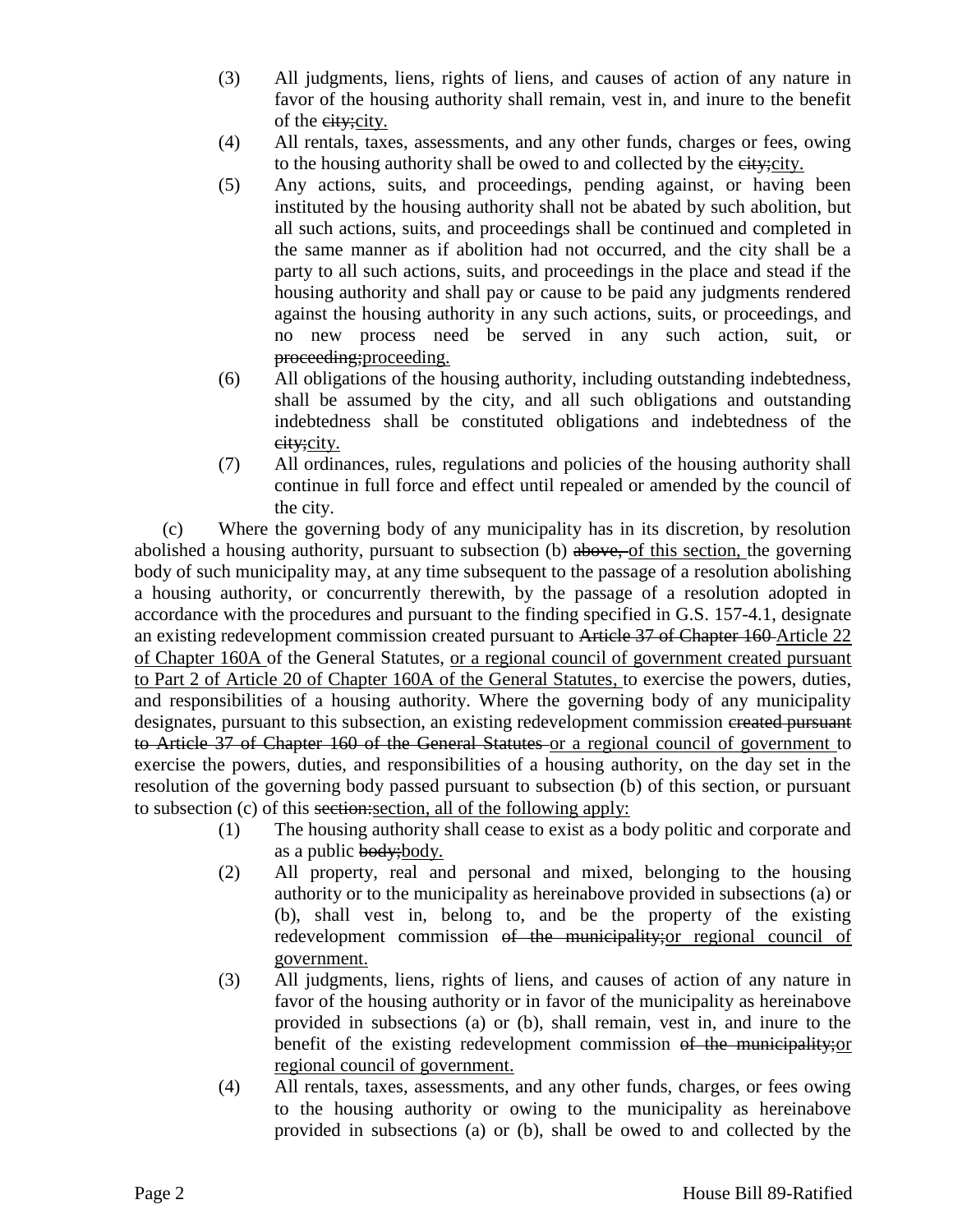existing redevelopment commission of the municipality;or regional council of government.

- (5) Any actions, suits, and proceedings pending against or having been instituted by the housing authority or the municipality, or to which the municipality has become a party as hereinabove provided in subsections (a) or (b), shall not be abated by such abolition but all such actions, suits, and proceedings shall be continued and completed in the same manner as if abolition had not occurred, and the existing redevelopment commission of the municipality or regional council of government shall be a party to all such actions, suits, and proceedings in the place and stead of the housing authority or the municipality, and shall pay or cause to be paid any judgments rendered in such actions, suits, or proceedings, and no new processes need be served in such action, suit, or proceeding; proceeding.
- (6) All obligations of the housing authority or the municipality as hereinabove provided in subsections (a) or (b), including outstanding indebtedness, shall be assumed by the existing redevelopment commission of the municipality; or regional council of government; and all such obligations and outstanding indebtedness shall be constituted obligations and indebtedness of the existing redevelopment commission of the municipality;or regional council of government.
- (7) All ordinances, rules, regulations, and policies of the housing authority or the municipality as hereinabove provided in subsections (a) or (b), shall continue in full force and effect until repealed and amended by the existing redevelopment commission of the municipality-or regional council of government.
- (8) Notwithstanding G.S. 157-5 and G.S. 157-8, the term of office for all commissioners shall expire.

(d) A redevelopment commission or regional council of government designated by the governing body of any municipality to exercise the powers, duties duties, and responsibilities of a housing authority shall, when exercising the same, do so in accordance with Chapter 157 of the General Statutes. Otherwise Otherwise, the redevelopment commission shall continue to exercise the its powers, duties duties, and responsibilities of a redevelopment commission in accordance with Article 37 of Chapter 160 Article 22 of Chapter 160A of the General Statutes.Statutes, and the regional council of governments shall continue to exercise its powers, duties, and responsibilities in accordance with Part 2 of Article 20 of Chapter 160A of the General Statutes.

(e) Upon passage of a resolution pursuant to subsection (b) or (c) of this section, the city council may appoint an interim executive director who will work with the housing authority to facilitate any transfer to the city, redevelopment commission, or regional council of government, and who will serve in that capacity until the transfer is complete. The interim executive director shall have all the powers and duties granted to an executive director pursuant to G.S. 157-5(e) along with the rules, regulations, and policies of the housing authority."

**SECTION 2.** G.S. 160A-475 reads as rewritten:

## "**§ 160A-475. Specific powers of council.**

The charter may confer on the regional council any of the following powers:

... (7a) For the purpose of meeting the regional council's office space and program needs, to acquire real property by purchase, gift, or otherwise, and to improve that property. The regional council may pledge real property as security for indebtedness used to finance acquisition of that property or for improvements to that real property, subject to approval by the Local